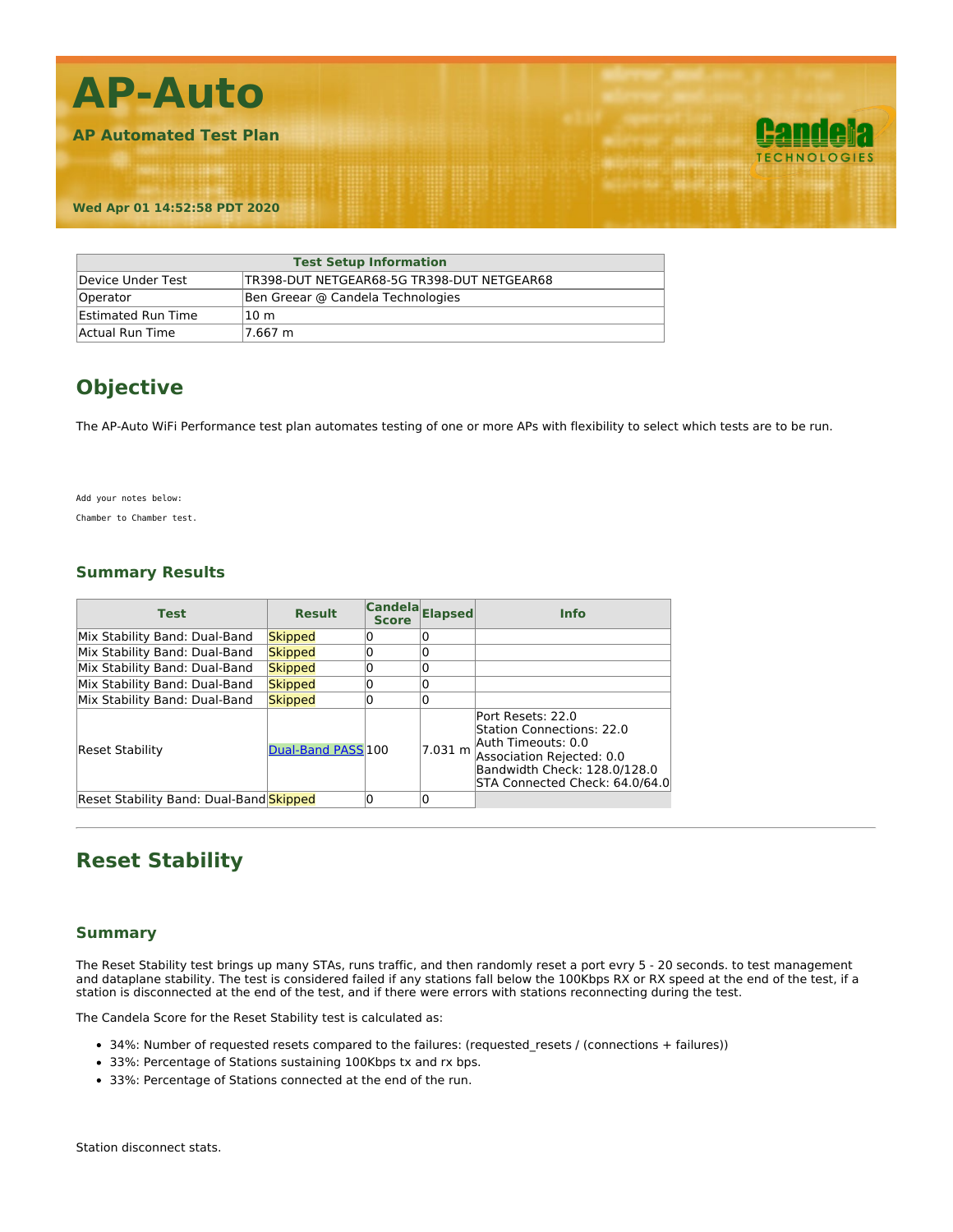## **Reset Stability Results**

| <b>Type</b>             | $\sf Result$ | <b>Notes</b>                                 |
|-------------------------|--------------|----------------------------------------------|
| Configuration NOTE INFO |              | Configured to skip 2.4Ghz band test.         |
| Configuration NOTE INFO |              | Configured to skip 5Ghz band test.           |
| Configuration NOTE INFO |              | Configured to skip 2.4Ghz band test.         |
| Configuration NOTE INFO |              | Configured to skip 5Ghz band test.           |
| Configuration NOTE INFO |              | Skipping DUT idx: 1: No 5Ghz DUT configured. |
| Configuration NOTE INFO |              | Configured to skip 2.4Ghz band test.         |
| Configuration NOTE INFO |              | Configured to skip 5Ghz band test.           |
| Configuration NOTE INFO |              | Skipping DUT idx: 2: No 5Ghz DUT configured. |

# **Reset Stability Results for Dual-Band**

### **Type Result Notes**



Port Reset Totals





Realtime Throughput for: Reset Stability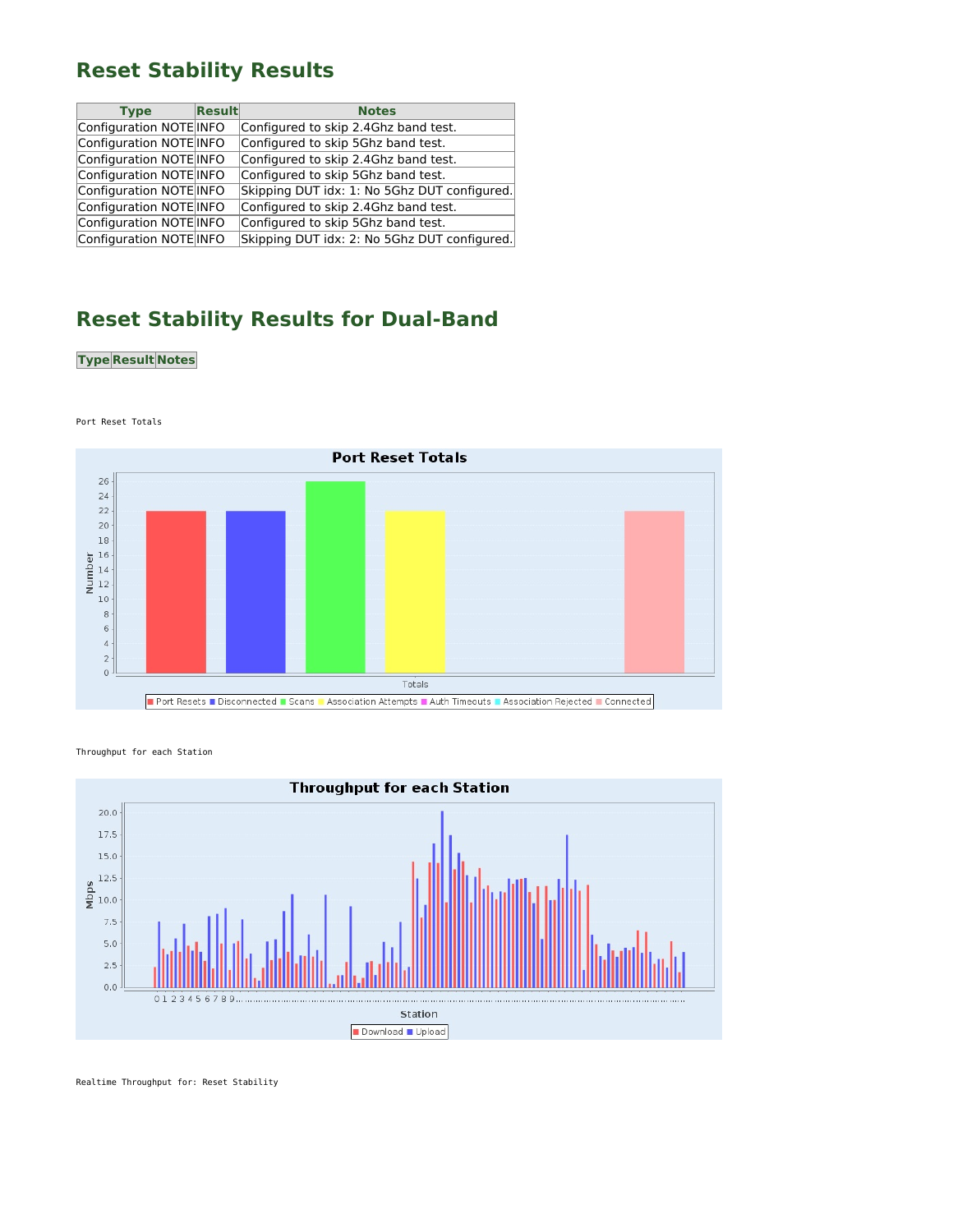

| <b>Test configuration and LANforge software version</b> |                                                                             |  |  |
|---------------------------------------------------------|-----------------------------------------------------------------------------|--|--|
| Auto-Helper                                             | true                                                                        |  |  |
| Skip 2.4Ghz Tests                                       | true                                                                        |  |  |
| Skip 5Ghz Tests                                         | true                                                                        |  |  |
| Loop Iterations:                                        | 1                                                                           |  |  |
| 2.4Ghz Station Count:                                   | 32                                                                          |  |  |
| <b>5Ghz Station Count:</b>                              | 64                                                                          |  |  |
| <b>Dual-Band Station Count:</b>                         | 64                                                                          |  |  |
| Duration-20                                             | 20                                                                          |  |  |
| Hunt Retries:                                           | $\mathbf{1}$                                                                |  |  |
| Multi-Conn                                              | $\mathbf{1}$                                                                |  |  |
| ToS                                                     | 0                                                                           |  |  |
| <b>Upstream Port</b>                                    | 1.1.1 eth1 Firmware: 0. 6-1 Resource: TR-398                                |  |  |
| <b>Reset Stability Duration:</b>                        | 5 <sub>m</sub>                                                              |  |  |
| Long-Term Station Count:                                | $\overline{2}$                                                              |  |  |
| <b>VOIP Call Count:</b>                                 | 10                                                                          |  |  |
| <b>Stability UDP Download</b><br>Rate:                  | 40000                                                                       |  |  |
| Stability UDP Upload Rate: 15000                        |                                                                             |  |  |
| <b>Stability TCP Download</b><br>Rate:                  | 1544000                                                                     |  |  |
| <b>Stability TCP Upload Rate:</b>                       | l0                                                                          |  |  |
| Long-Term Duration:                                     | 5 <sub>m</sub>                                                              |  |  |
| Long-Term Graph Interval: 30                            |                                                                             |  |  |
| Long-Term Download<br>Rate:                             | 85%                                                                         |  |  |
| <b>Video Emulation Rate:</b>                            | 700000                                                                      |  |  |
| Video Buffer Size:                                      | 500000                                                                      |  |  |
| Long-Term Upload Rate:                                  | 85%                                                                         |  |  |
| <b>Use Packet Sizes</b>                                 | false                                                                       |  |  |
| <b>Reset Radios</b>                                     | true                                                                        |  |  |
| <b>Spatial Streams</b>                                  | <b>AUTO</b>                                                                 |  |  |
| <b>Bandwidth</b>                                        | <b>AUTO</b>                                                                 |  |  |
| Modes                                                   | Auto                                                                        |  |  |
| WiFi Radio 0                                            | 1.1.8 wiphy1 Firmware: 10.4b-ct-9984-xtH-013-b63cea875 Resource:<br>TR-398  |  |  |
| WiFi Radio 1                                            | 1.1.9 wiphy3 Firmware: 10.4b-ct-9984-xtH-013-b63cea875 Resource:<br>TR-398  |  |  |
| WiFi Radio 2                                            | 1.1.10 wiphy5 Firmware: 10.4b-ct-9984-xtH-013-b63cea875 Resource:<br>TR-398 |  |  |
| WiFi Radio 3                                            |                                                                             |  |  |
| WiFi Radio 4                                            |                                                                             |  |  |
| WiFi Radio 5                                            |                                                                             |  |  |
| WiFi Radio 6                                            |                                                                             |  |  |
| WiFi Radio 7                                            |                                                                             |  |  |
| WiFi Radio 0                                            | 1.1.3 wiphy0 Firmware: 10.4b-ct-9984-xtH-013-b63cea875 Resource:<br>TR-398  |  |  |
| WiFi Radio 1                                            | 1.1.5 wiphy2 Firmware: 10.4b-ct-9984-xtH-013-b63cea875 Resource:<br>TR-398  |  |  |

T